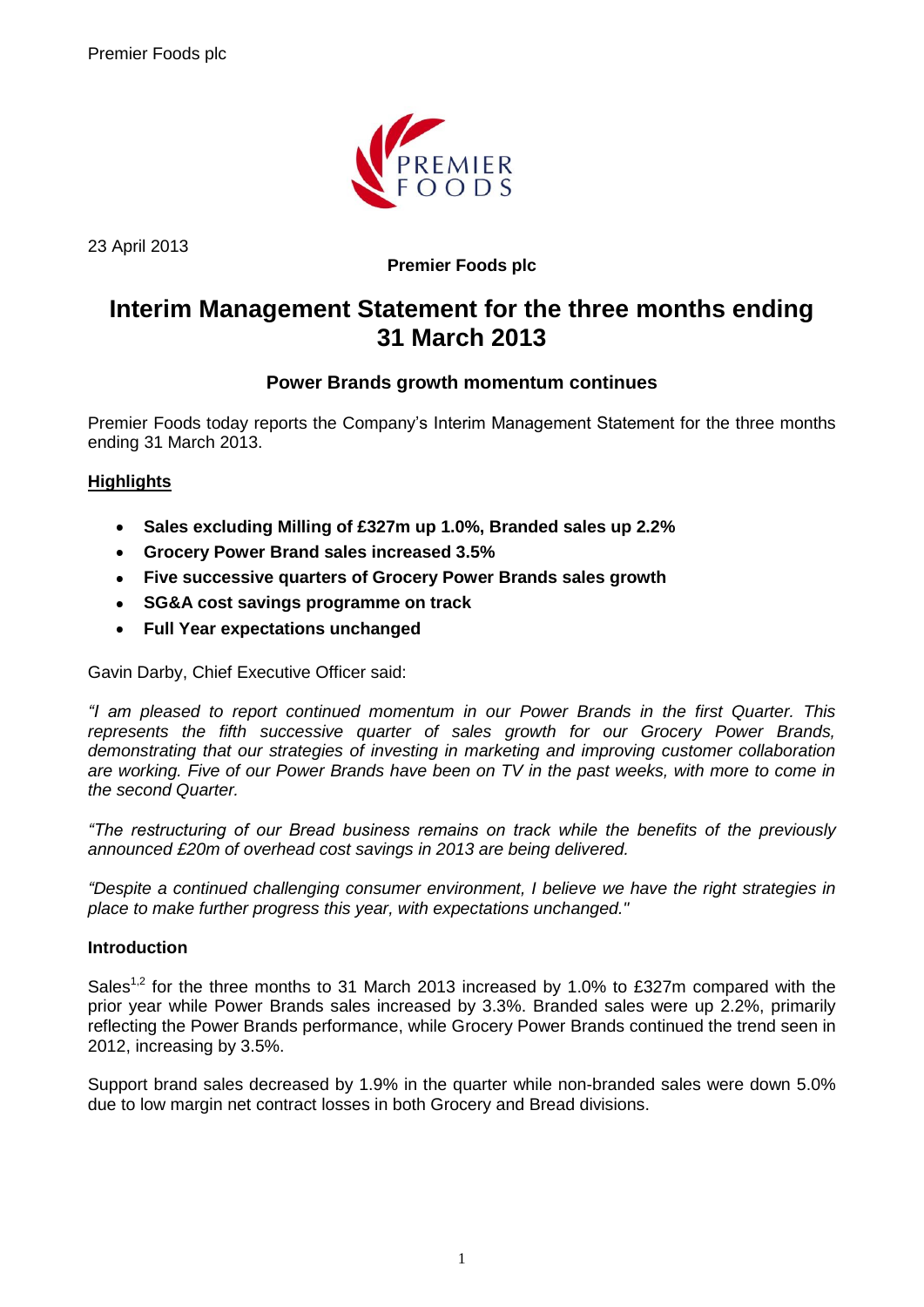Premier Foods plc

| £m                                       | 2013 Q1 | 2012 Q1 | Change    |
|------------------------------------------|---------|---------|-----------|
| <b>Power Brands</b>                      | 222     | 215     | 3.3%      |
| Support brands                           | 53      | 53      | $(1.9\%)$ |
| <b>Total branded</b>                     | 275     | 268     | 2.2%      |
| Non-branded                              | 52      | 55      | $(5.0\%)$ |
| Total sales <sup>1,2</sup> (ex. Milling) | 327     | 323     | 1.0%      |
| <b>Grocery Power Brands</b>              | 128     | 124     | 3.5%      |

#### **Grocery**

Grocery Power Brands sales increased by 3.5% in the first three months of the year while total Grocery sales were up 1.1%. This performance, the fifth successive quarter of Grocery Power Brands growth, demonstrates that the Company's strategies of focusing investment behind its Power Brands and improving customer collaboration are delivering consistent progress.

The Company's commitment to investing in marketing its brands in line with consumer trends continued, with five of the Grocery Power Brands benefitting from television advertising in the quarter.

The *Sharwood's* brand delivered strong sales in the period due to the excellent execution of Chinese New Year and the 'Serve up some excitement' advertising campaign. *Bisto* and *Oxo* also benefitted from new advertising and improved customer collaboration in the quarter and were successful in gaining share in a growing category. *Ambrosia* additionally grew share in the growing ambient desserts market in the quarter, while advertising of *Ambrosia* custard returned to television for the first time in over ten years.

Two new products being launched in the first half of 2013 - *Oxo's* new 'Shake and Flavour' and *Ambrosia's '*Devon Dream' - illustrate the Power Brands' potential to expand into adjacent categories.

Consumer marketing investment expectations for 2013 are unchanged, although the phasing of expenditure is expected to be more equally balanced through the year than 2012.

#### **Bread**

Sales in the Bread business (excluding Milling) were 0.8% ahead of the same period last year and market share of *Hovis* was broadly unchanged. In the second quarter, the *Hovis* brand will benefit from a new packaging re-design giving strong standout on shelf in this highly competitive category.

The Bread business is focusing on a major restructuring programme during this year, with the closure of three bakeries, two distribution centres, a Mill and a significantly reconfigured logistics network. This programme is on track, with the closures of the Eastleigh bakery and Glasgow Mill having been completed in the first quarter.

The savings from the restructuring programme are expected to offset the margin lost from the previously announced contract loss, which is expected to take effect by the end of April. This contract accounts for approximately £75m of annual sales. Following the decision to organise the Grocery and Bread divisions separately, the Bread business will operate from the Company's High Wycombe offices from the third quarter this year.

#### **SG&A**

The Company remains on track to deliver the previously announced £20m cost savings in 2013.